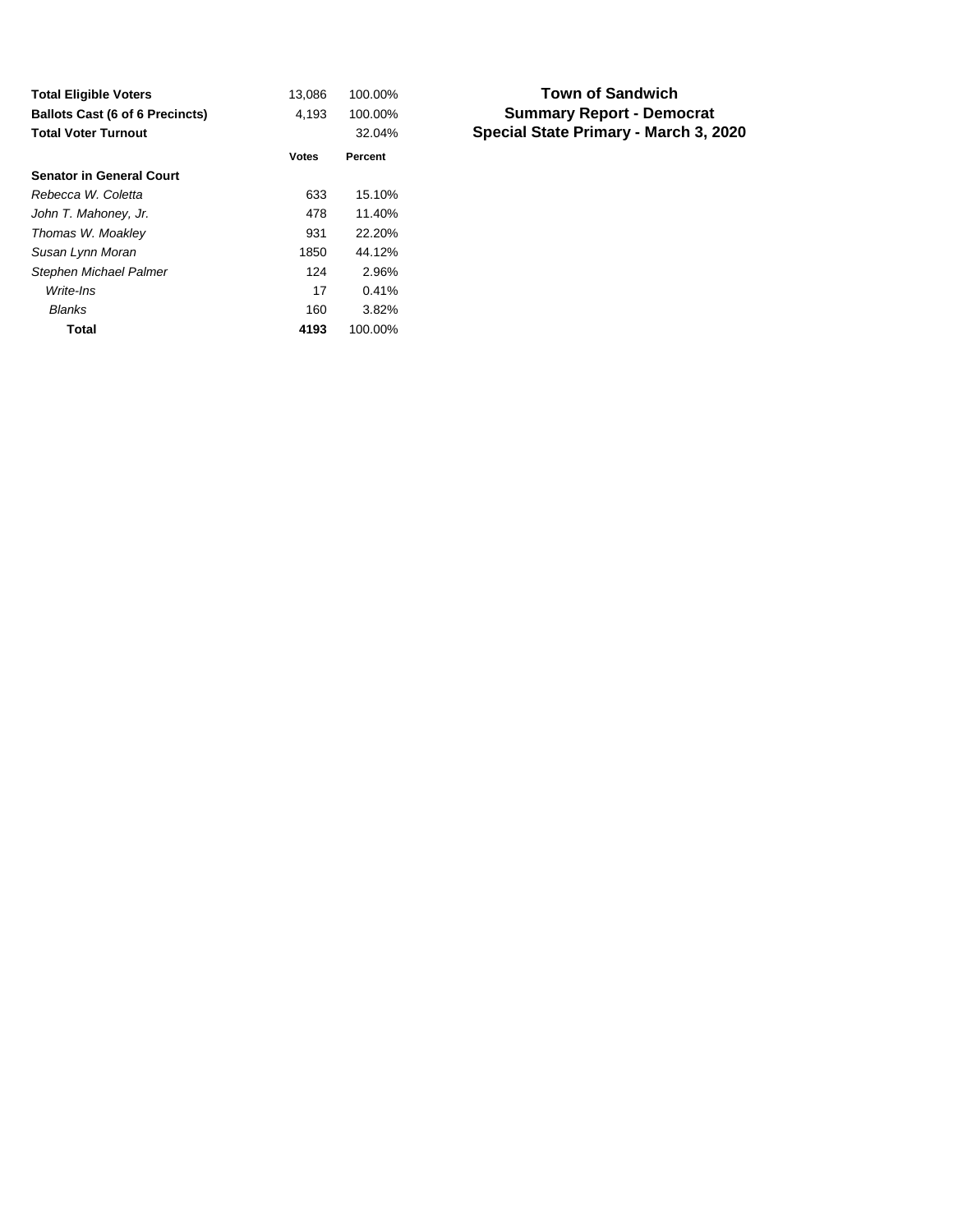## **TOWN OF SANDWICH SPECIAL STATE PRIMARY, MARCH 3, 2020 Democrat**

| 13.086 |
|--------|
| 4.193  |
|        |

32.04% **% of Total Voters**

| <b>PRECINCT</b>                       |            | $\overline{2}$ | $\overline{3}$ |                 | 5              | 6      | <b>Total</b><br><b>Votes</b> | <b>Grand</b> | $\frac{9}{6}$<br>of Vote |
|---------------------------------------|------------|----------------|----------------|-----------------|----------------|--------|------------------------------|--------------|--------------------------|
| <b>OFFICES/CANDIDATES</b>             |            |                |                |                 |                |        | Cast                         | <b>Total</b> |                          |
| Number of Eligible Voters by Precinct | 2494       | 2228           | 2001           | 2216            | 2137           | 1999   |                              | 13075        |                          |
| <b>Total Ballots Cast</b>             | 969        | 785            | 684            | 677             | 553            | 525    | 4193                         |              |                          |
| <b>Percentage By Precinct</b>         | 38.85%     | $35.23\%$      | 34.18%         |                 | 30.55% 25.88%  | 26.26% |                              |              |                          |
|                                       |            |                |                |                 |                |        |                              |              |                          |
| <b>Senator in General Court</b>       |            |                |                |                 |                |        |                              |              |                          |
| Rebecca W. Coletta                    | 148        | 103            | 102            | 92              | 100            | 88     | 633                          | 633          | 15.10%                   |
| John T. Mahoney, Jr.                  | 91         | 69             | 81             | 73 <sub>1</sub> | 82             | 82     | 478                          | 478          | 11.40%                   |
| Thomas W. Moakley                     | <b>200</b> | 169            | 151            | 178             | 126            | 107    | 931                          | 931          | 22.20%                   |
| Susan Lynn Moran                      | 451        | 411            | 305            | 267             | 216            | 200    | 1850                         | 1850         | 44.12%                   |
| Stephen Michael Palmer                | 30         | 18             | 17             | <b>20</b>       | 19             | 20     | 124                          | 124          | 2.96%                    |
| Write-Ins                             |            |                |                |                 | $\overline{2}$ |        | 17                           | 17           | 0.41%                    |
| <b>Blanks</b>                         | 45         | 12             | 26             | 42              | 8              | 27     | 160                          | <b>160</b>   | 3.82%                    |
| <b>Total</b>                          | 969        | <b>785</b>     | 684            | 677             | 553            | 525    |                              | 4193         | 100.00%                  |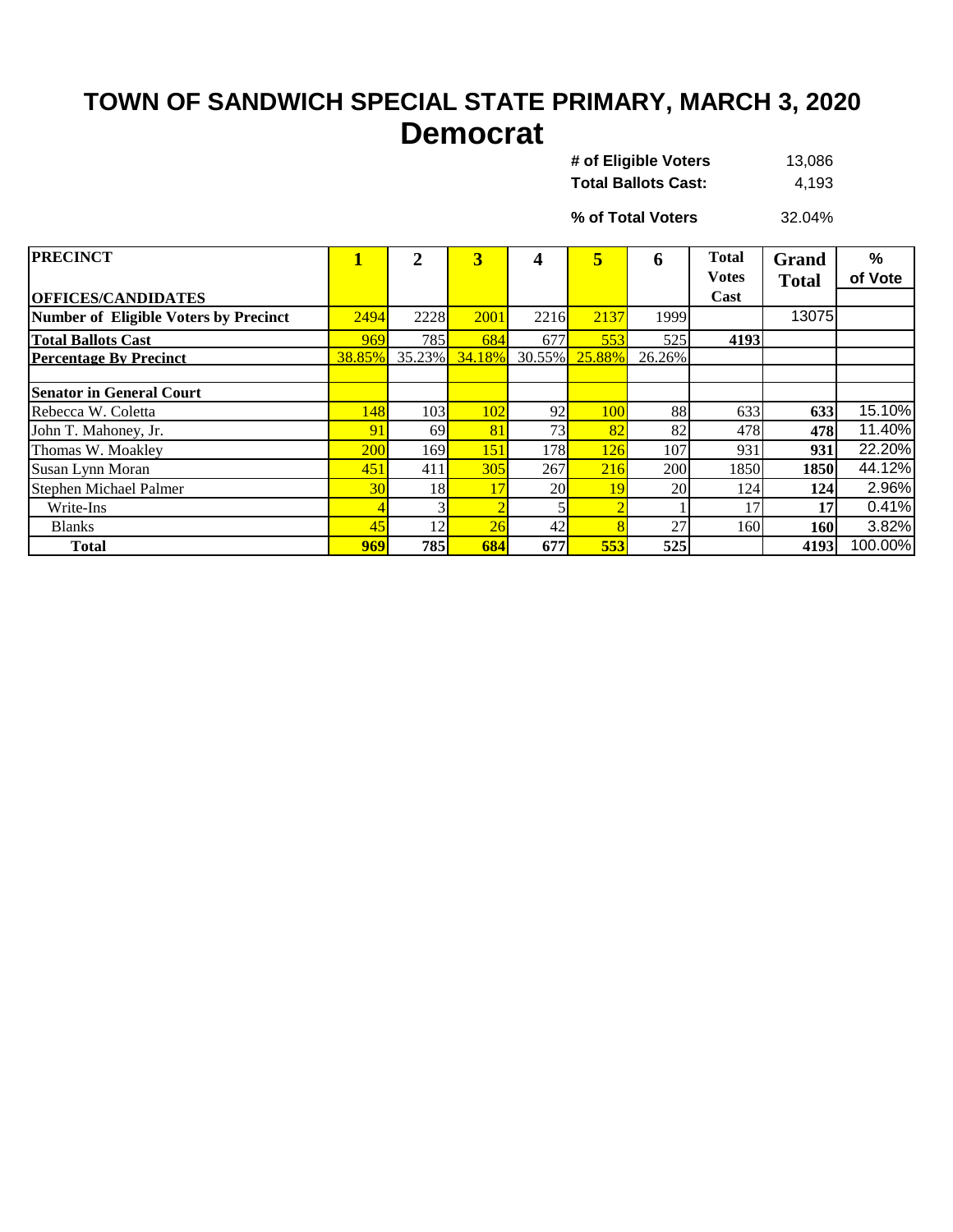| <b>Total Eligible Voters</b>           | 12,692       | 100.00% |
|----------------------------------------|--------------|---------|
| <b>Ballots Cast (6 of 6 Precincts)</b> | 2,301        | 100.00% |
| <b>Total Voter Turnout</b>             |              | 18.13%  |
|                                        | <b>Votes</b> | Percent |
| <b>Senator in General Court</b>        |              |         |
| Jesse G. Brown                         | 752          | 32.68%  |
| James R. McMahon                       | 1511         | 65.67%  |
| Write-Ins                              | 4            | 0.17%   |
| <b>Blanks</b>                          | 34           | 1.48%   |
| Total                                  | 2301         | 100.00% |

#### **Summary Report - Republican Special State Primary - March 3, 2020 Town of Sandwich**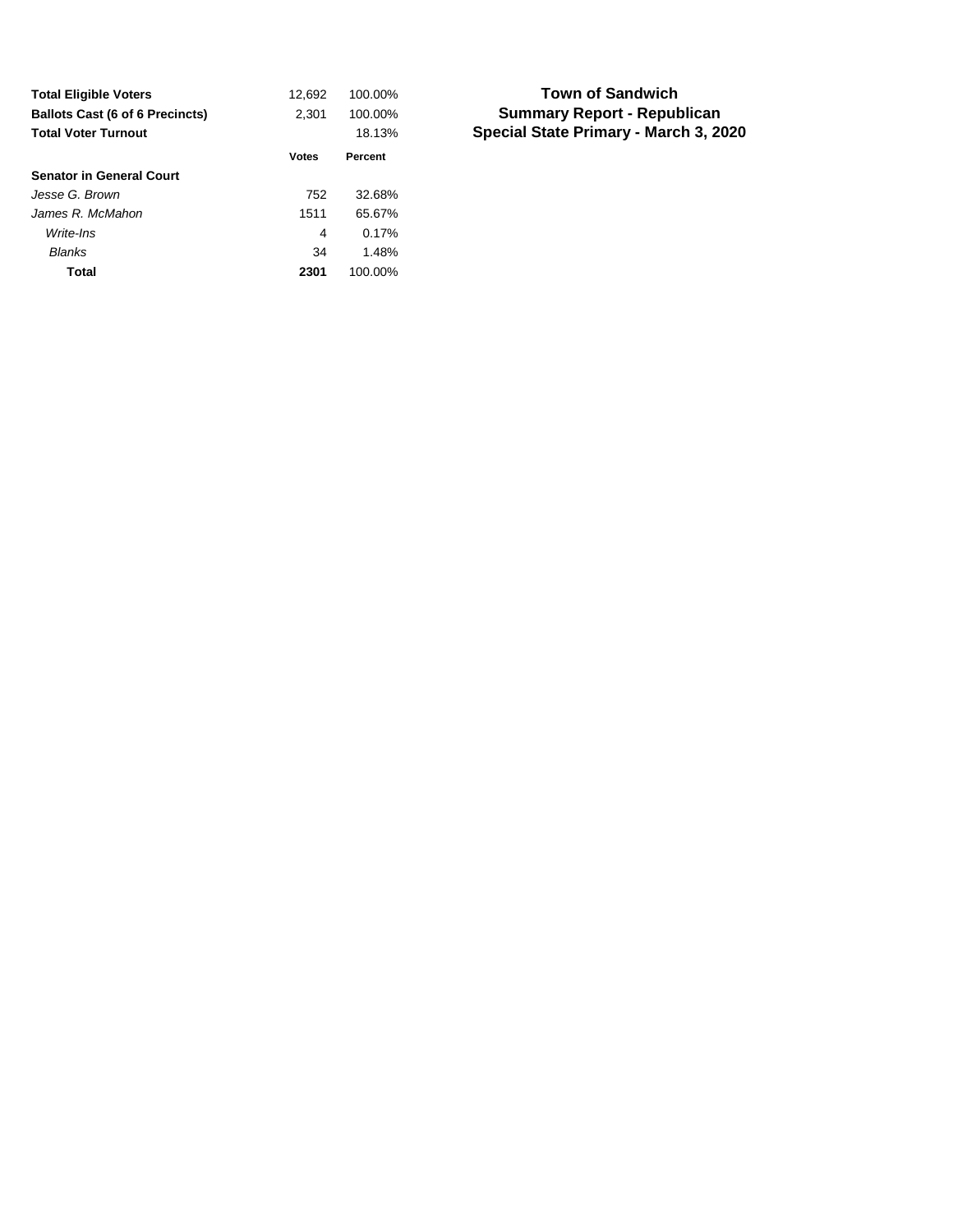# **TOWN OF SANDWICH SPECIAL STATE PRIMARY, MARCH 3, 2020 Republican**

| # of Eligible Voters       | 12.692 |
|----------------------------|--------|
| <b>Total Ballots Cast:</b> | 2.301  |

18.13% **% of Total Voters**

| <b>PRECINCT</b>                       |        |        | $\overline{3}$ |           | 5          | n      | <b>Total</b><br><b>Votes</b> | Grand<br><b>Total</b> | %<br>of Vote |
|---------------------------------------|--------|--------|----------------|-----------|------------|--------|------------------------------|-----------------------|--------------|
| <b>OFFICES/CANDIDATES</b>             |        |        |                |           |            |        | Cast                         |                       |              |
| Number of Eligible Voters by Precinct | 2249   | 2117   | 1974           | 2191      | 2088       | 2073   |                              | 12692                 |              |
| <b>Total Ballots Cast</b>             | 433    | 376    | 369            | 359       | 328        | 436    | 2301                         |                       |              |
| <b>Percentage By Precinct</b>         | 19.25% | 17.76% | 18.69%         | $16.39\%$ | 15.71%     | 21.03% |                              |                       |              |
|                                       |        |        |                |           |            |        |                              |                       |              |
| <b>Senator in General Court</b>       |        |        |                |           |            |        |                              |                       |              |
| Jesse G. Brown                        | 163    | 126I   | 109            | 112       | 98         | 144    | 752                          | 752                   | 32.68%       |
| James R. McMahon                      | 262    | 246    | 249            | 239       | 227        | 288    | 1511                         | 1511                  | 65.67%       |
| Write-Ins                             |        |        |                |           |            |        |                              |                       | 0.17%        |
| <b>Blanks</b>                         |        |        |                |           |            |        | 34                           | 34                    | 1.48%        |
| <b>Total</b>                          | 433    | 376    | 369            | 359       | <b>328</b> | 436    |                              | 2301                  | 100.00%      |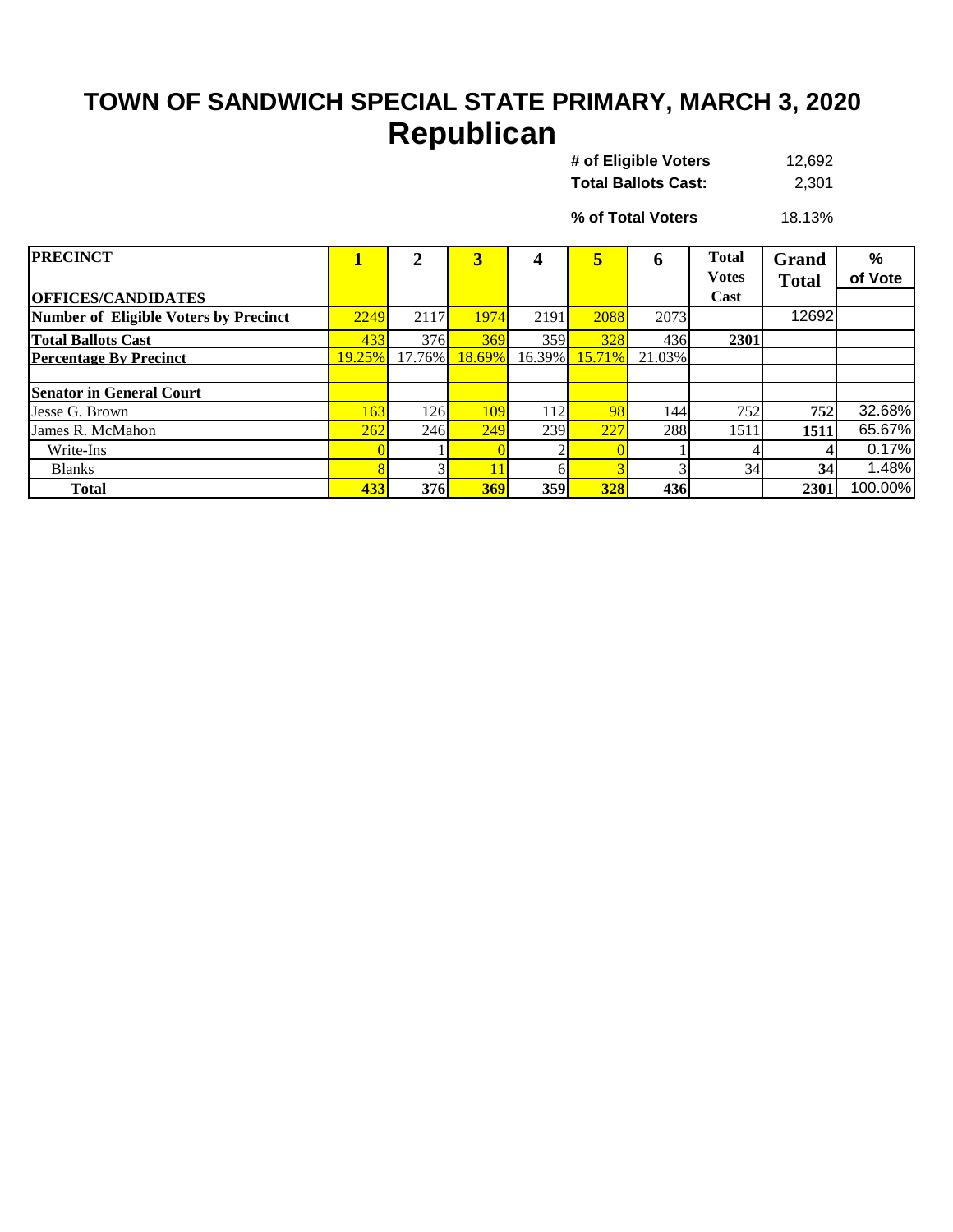| <b>Total Eligible Voters</b>           | 9.918 | 100.00% |
|----------------------------------------|-------|---------|
| <b>Ballots Cast (6 of 6 Precincts)</b> | 3     | 100.00% |
| <b>Total Voter Turnout</b>             |       | 0.03%   |
|                                        | Votes | Percent |
|                                        |       |         |
| <b>Senator in General Court</b>        |       |         |
| Write-Ins                              | 2     | 66.67%  |
| Blanks                                 | 1     | 33.33%  |

#### **Summary Report - Green-Rainbow Special State Primary - March 3, 2020 Town of Sandwich**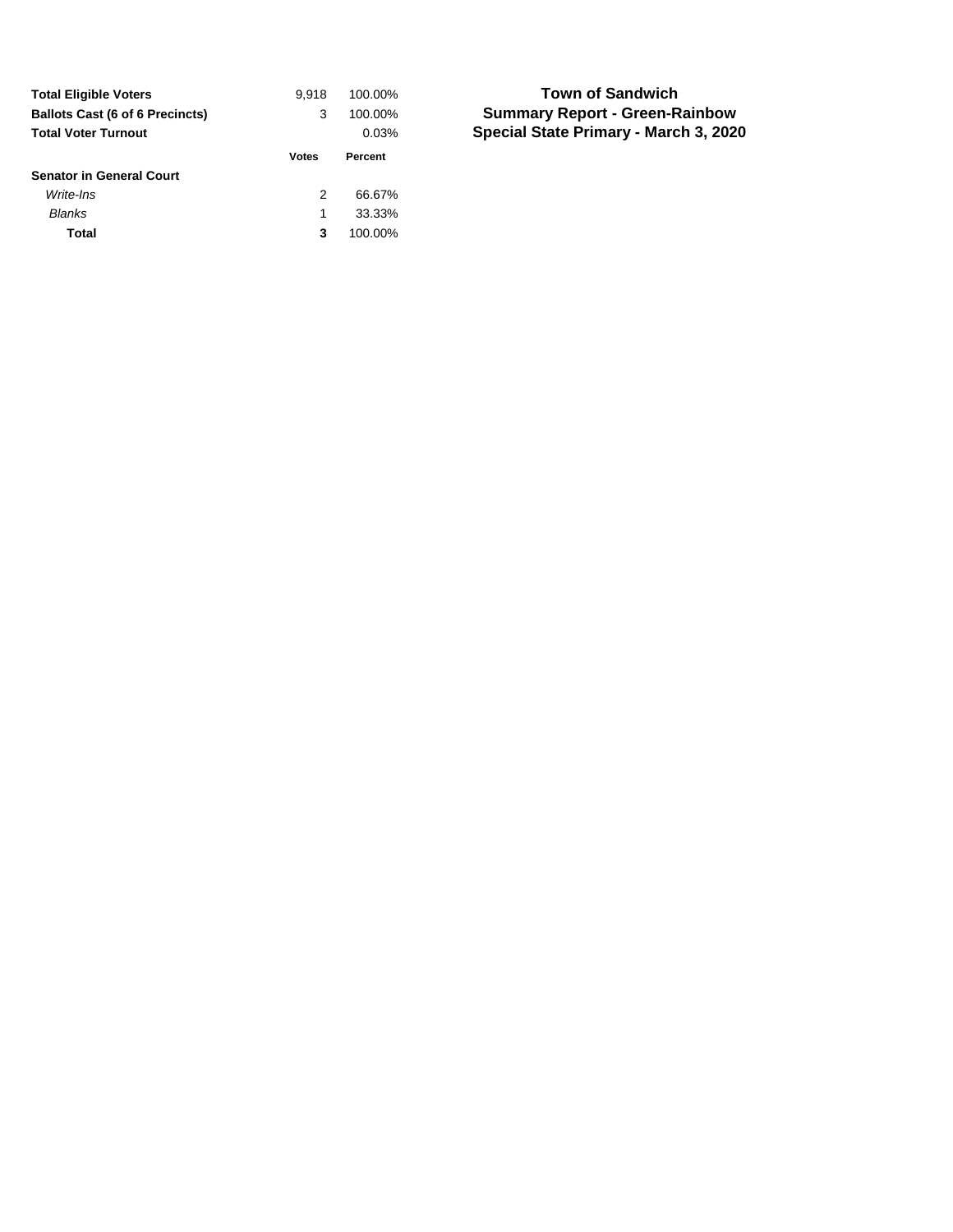## **TOWN OF SANDWICH SPECIAL STATE PRIMARY, MARCH 3, 2020 Green-Rainbow**

9,918 **Total Ballots Cast:** 3 **# of Eligible Voters** 

0.03% **% of Total Voters**

| <b>PRECINCT</b>                       |       |          | 3        |          | 5        | o        | <b>Total</b><br><b>Votes</b> | <b>Grand</b><br><b>Total</b> | $\%$<br>of Vote |
|---------------------------------------|-------|----------|----------|----------|----------|----------|------------------------------|------------------------------|-----------------|
| <b>OFFICES/CANDIDATES</b>             |       |          |          |          |          |          | Cast                         |                              |                 |
| Number of Eligible Voters by Precinct | 1825  | 1656     | 1466     | 1707     | 1660     | 1604     |                              | 9918                         |                 |
| <b>Total Ballots Cast</b>             |       |          |          |          |          |          |                              |                              |                 |
| <b>Percentage By Precinct</b>         | 0.05% | $0.12\%$ | $0.00\%$ | $0.00\%$ | $0.00\%$ | $0.00\%$ |                              |                              |                 |
|                                       |       |          |          |          |          |          |                              |                              |                 |
| <b>Senator in General Court</b>       |       |          |          |          |          |          |                              |                              |                 |
| Write-Ins                             |       |          |          |          |          |          |                              |                              | 66.67%          |
| <b>Blanks</b>                         |       |          |          |          |          |          |                              |                              | 33.33%          |
| <b>Total</b>                          |       |          |          |          |          |          |                              |                              | 100.00%         |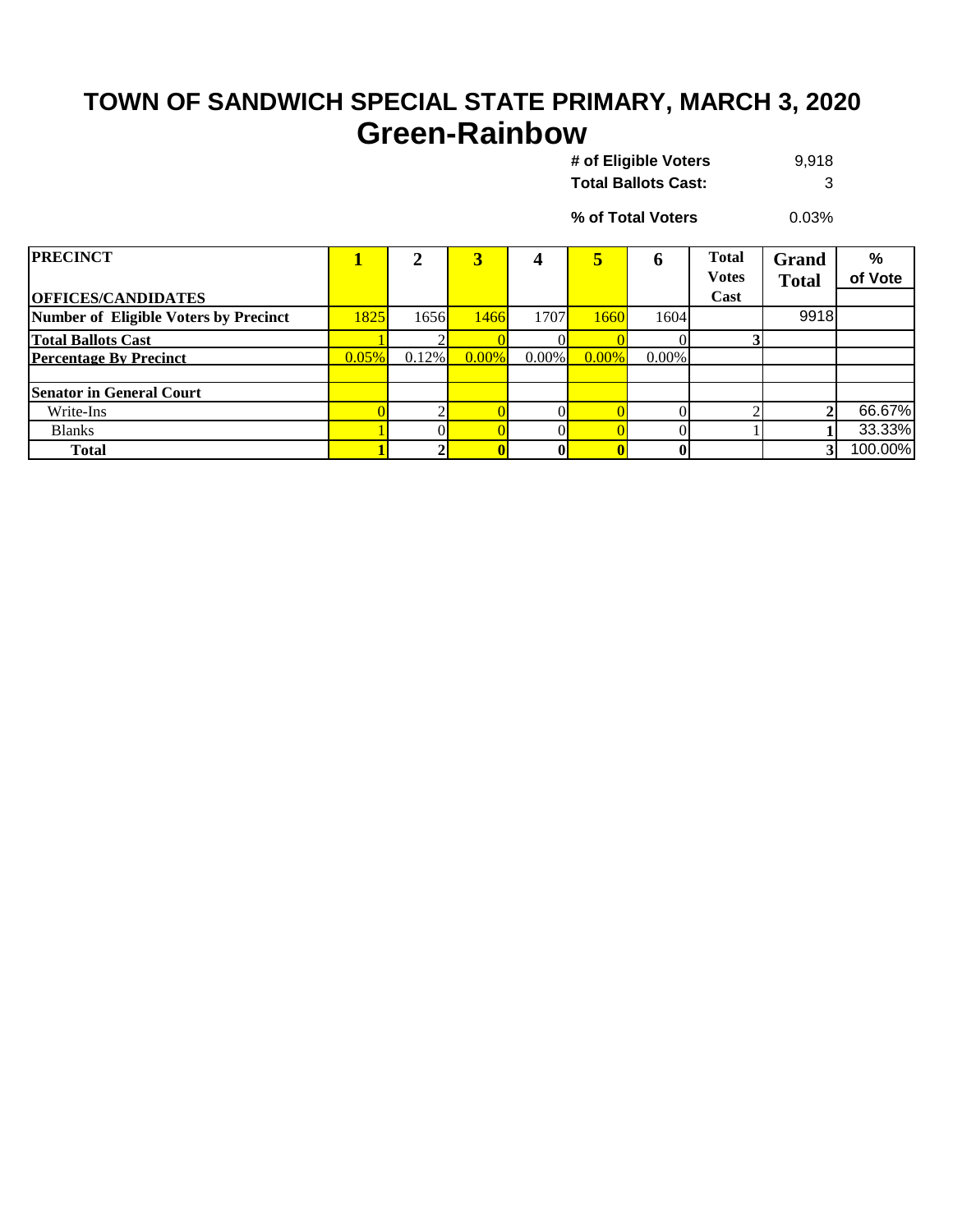| <b>Total Eligible Voters</b>           | 9.972 | 100.00%  |
|----------------------------------------|-------|----------|
| <b>Ballots Cast (6 of 6 Precincts)</b> |       | 100.00%  |
| <b>Total Voter Turnout</b>             |       | $0.07\%$ |
|                                        | Votes | Percent  |
|                                        |       |          |
| <b>Senator in General Court</b>        |       |          |
| Write-Ins                              | 2     | 28.57%   |
| <b>Blanks</b>                          | 5     | 71.43%   |

#### **Summary Report - Libertarian Special State Primary - March 3, 2020 Town of Sandwich**